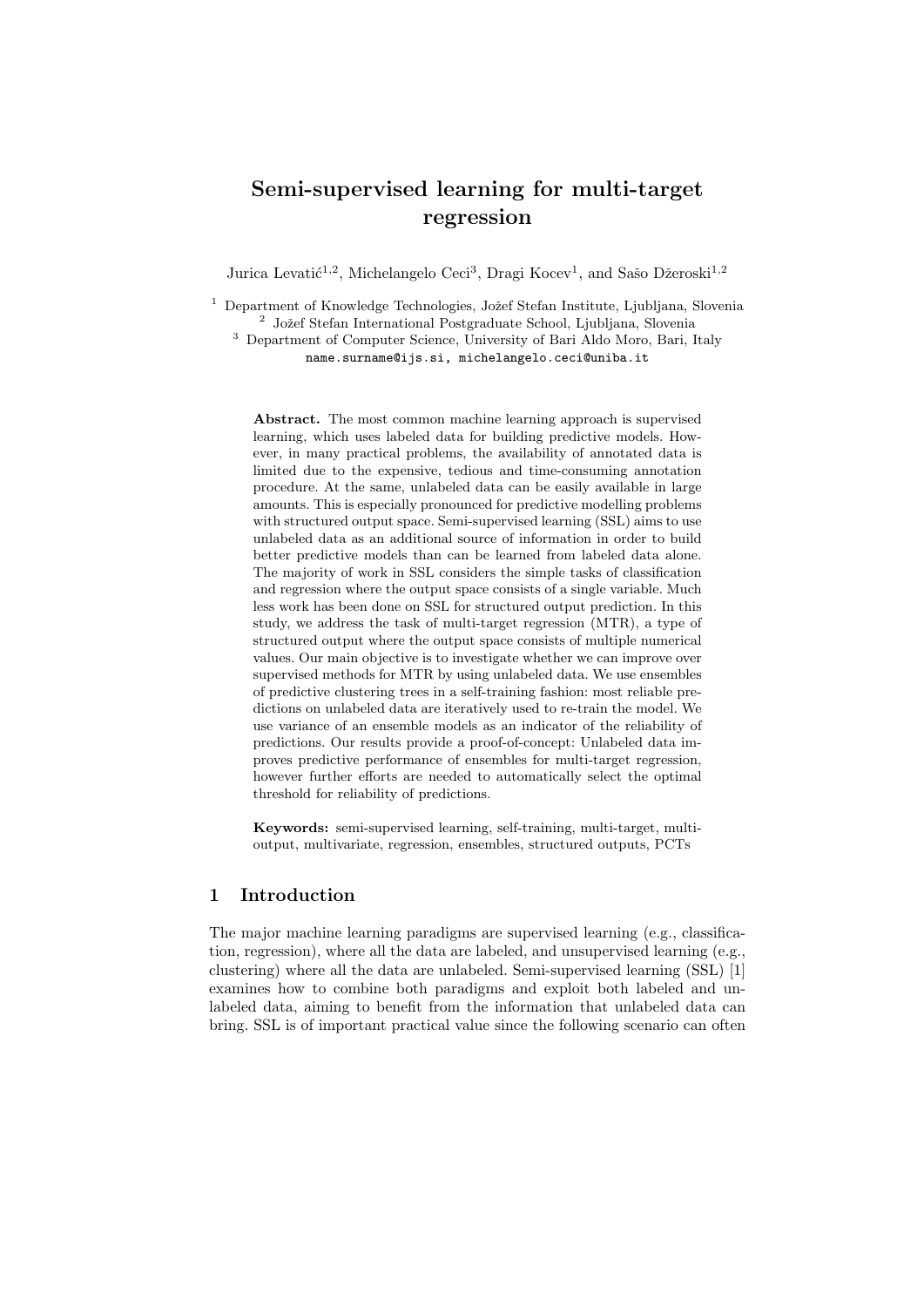be encountered: labeled data are scarce and hard to get because they require human experts, expensive devices or time-consuming experiments, while, at the same time, unlabeled data abound and are easily obtainable. Real-world classification problems of this type include: phonetic annotation of human speech, protein 3D structure prediction, and spam filtering. Intuitively, SSL yields best results when there are few labeled examples as compared to unlabeled ones (i.e., large-scale labelling is not affordable). Such a scenario is in particular relevant for machine learning tasks with complex (structured) outputs, where providing the labels of data is a laborious and/or an expensive process, while at the same time large amounts of unlabeled data are readily available.

In this study, we are concerned with the semi-supervised learning for *multi*target regression (MTR). MTR is a type of structured output prediction task where the goal is to predict multiple continuous target variables (also known as multi-output or multivariate regression). In many real life problems, we are interested in simultaneously predicting multiple continuous variables. Prominent examples come from ecology: predicting abundance of different species living in the same habitat [2], or predicting properties of forest [3]. There are several advantages of learning a multi-target (i.e., global) model over learning a separate (i.e., local) model for each target variable: Global models are typically easier to interpret, perform better and overfit less than collection of single-target models [4]. In the past, classical (single-target) regression received much more attention than MTR, however several researchers proposed methods for solving the task of MTR directly and demonstrated their effectiveness [5–8].

Semi-supervised methods able to solve MTR problems are scarce. Most commonly, SSL methods for structured output prediction are dealing with discrete outputs. Here, prominent work was done by Brefeld [9], who used co-training paradigm and the principle of maximizing the consensus among multiple independent hypotheses to develop semi-supervised support vector learning algorithm for joint input-output spaces and arbitrary loss. Zhang and Yeung [10] proposed a semi-supervised method based on Gaussian processes for a task related to MTR: multi-task regression. In multi-task learning the aim is to predict multiple single-target variables with different training sets (in general, with different descriptive attributes) at the same time. Also related, Navaratnam et al. [11] proposed a semi-supervised method for multivariate regression specialized for computer vision. The goal is to relate features of images  $(z)$  to joint angles (θ). Unlabeled examples are used to help the fitting of the joint density  $p(z, \theta)$ .

In this work, we propose a self-training approach [12] (also called self-teaching or bootstrapping) for performing SSL for MTR. As a base predictive model, we use predictive clustering trees (PCTs), or more precisely, random forest of predictive clustering trees for MTR [8]. PCTs are a generalization of standard decision trees towards predicting structured outputs. They are able to make predictions for several types of structured outputs [8]: tuples of continuous/discrete variables, hierarchies of classes and time series.

The main feature of self-training is that it iteratively uses its own most reliable predictions in the learning process. The most reliable predictions are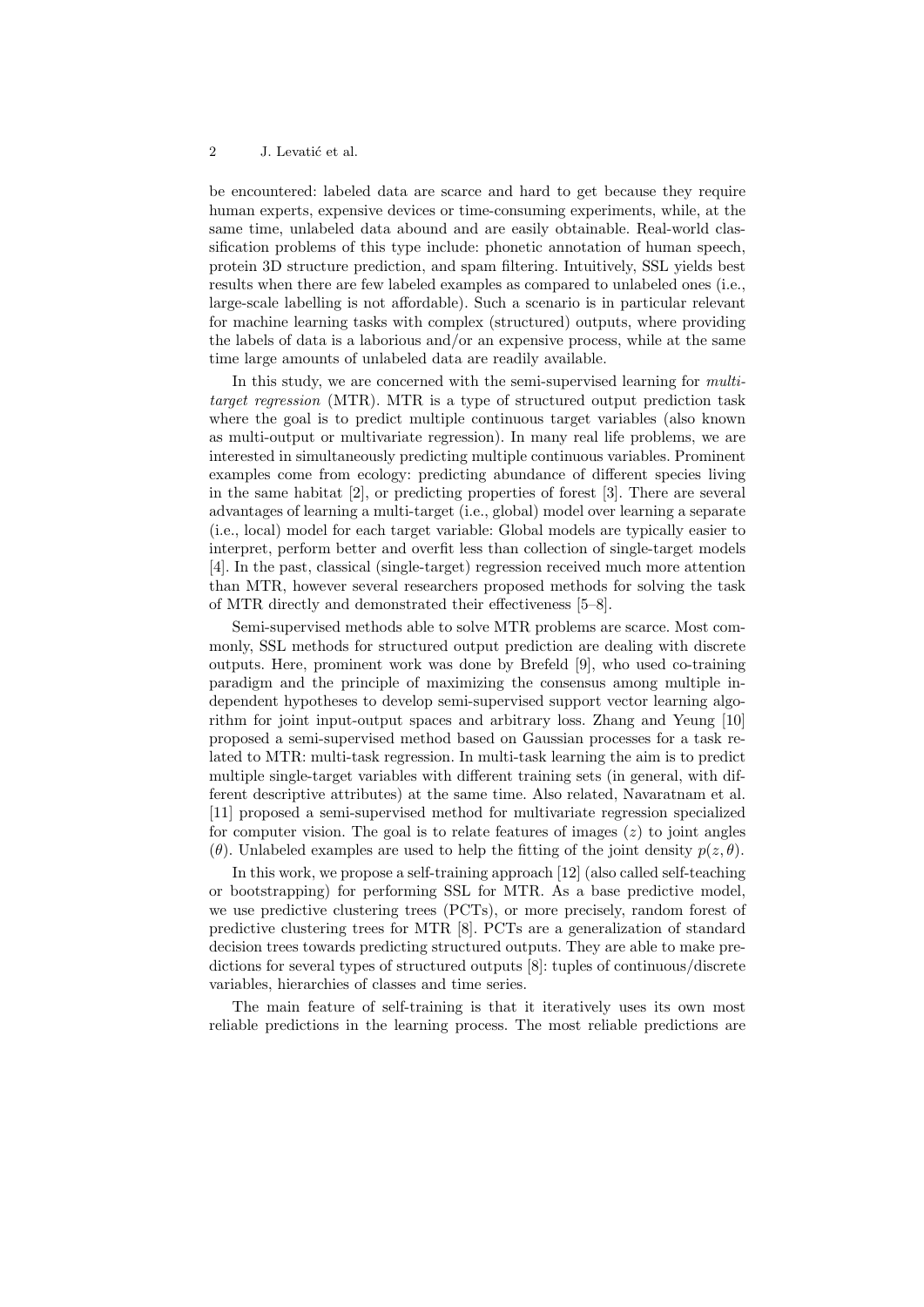selected by using a threshold on the reliability scores. The main advantage of the iterative semi-supervised learning approach is that it can be "wrapped" around any existing (supervised) method. The only prerequisite is that the underlying method is able to provide a reliability score for its predictions. With our base predictive models, i.e., random forest of PCTs for MTR, this score is estimated by using the variance of the votes from the ensemble members of an example.

The concept of self-training was first proposed by Yarowsky [13] for word sense disambiguation, i.e., deciding the meaning of a homonym in a given context. Other successful applications of self training include: detection of objects on image [14], identification of subjective nouns [15] and learning human motion over time [16]. There are several examples of methods based on self-training (or based on closely related co-training) implemented for solving the task of (singletarget) regression [17–21]. To the best of our knowledge, self-training was not implemented yet for the problem of multi-target regression.

The main purpose of this study is to investigate the following question: Can unlabeled data improve predictive performance of the models for MTR in a selftraining setting? To this end, we compared our semi-supervised method to its supervised counterpart in the following evaluation scenario: We consider the best result (considering different thresholds for reliability score) of semi-supervised method. Results show that the proposed semi-supervised method is able to improve over supervised random forest in 4 out of 6 considered datasets. Thus, the evaluation provides a positive answer to our research question posed above, and motivates further research efforts in this direction.

## 2 Semi-supervised learning with ensembles of PCTs

The basis of the semi-supervised method proposed in this study is the use, in an ensemble learning fashion, of predictive clustering trees (PCTs). In this section, we first briefly describe PCTs for multi-target regression, followed by a description of the method for learning random forest. We then present in details the adaptation of semi-supervised self-training approach for multi-target regression with random forest of PCTs.

### 2.1 Predictive clustering trees for MTR

The predictive clustering trees framework views a decision tree as a hierarchy of clusters: the top-node corresponds to one cluster containing all data, which is recursively partitioned into smaller clusters while moving down the tree. The PCT framework is implemented in the CLUS system [22], which is available for download at http://clus.sourceforge.net.

PCTs are induced with a standard top-down induction of decision trees (TDIDT) algorithm [23] (see Table 1). It takes as input a set of examples  $(E)$ and outputs a tree. The heuristic  $(h)$  that is used for selecting the tests  $(t)$  is the reduction in variance caused by the partitioning  $(\mathcal{P})$  of the instances corresponding to the tests  $(t)$  (see line 4 of the BestTest procedure in Table 1). By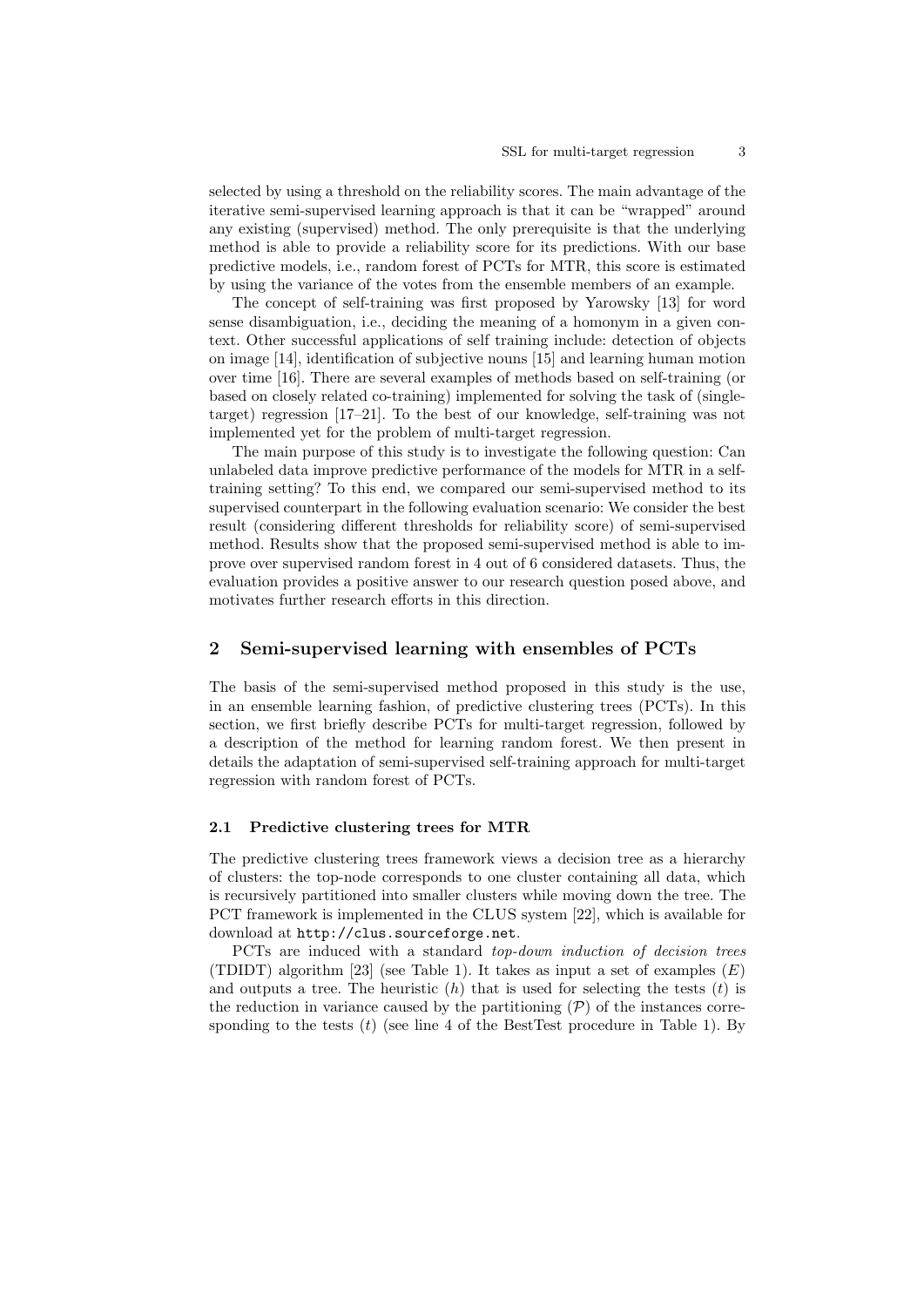| procedure PCT                                                         | procedure BestTest                                                                          |  |  |  |  |
|-----------------------------------------------------------------------|---------------------------------------------------------------------------------------------|--|--|--|--|
| <b>Input:</b> A dataset $E$                                           | <b>Input:</b> A dataset $E$                                                                 |  |  |  |  |
|                                                                       | <b>Output:</b> A predictive clustering <b>Output:</b> the best test $(t^*)$ , its heuristic |  |  |  |  |
| tree                                                                  | score $(h^*)$ and the partition $(\mathcal{P}^*)$ it induces                                |  |  |  |  |
| 1: $(t^*, h^*, \mathcal{P}^*) = \text{BestTest}(E)$                   | on the dataset $(E)$                                                                        |  |  |  |  |
| 2: if $t^* \neq none$ then                                            | 1: $(t^*, h^*, \mathcal{P}^*) = (none, 0, \emptyset)$                                       |  |  |  |  |
| for each $E_i \in \mathcal{P}^*$ do<br>3:                             | 2: for each possible test $t$ do                                                            |  |  |  |  |
| 4: $tree_i = PCT(E_i)$                                                | $\mathcal{P}$ = partition induced by t on E<br>3:                                           |  |  |  |  |
| 5:<br>return                                                          | 4: $h = Var(E) - \sum_{E_i \in \mathcal{P}} \frac{ E_i }{ E } Var(E_i)$                     |  |  |  |  |
| $node(t^*, \cup \{tree_i\})$                                          | 5: if $(h > h^*) \wedge$ Acceptable $(t, \mathcal{P})$ then                                 |  |  |  |  |
| $6:$ else                                                             | $(t^*, h^*, \mathcal{P}^*) = (t, h, \mathcal{P})$<br>6:                                     |  |  |  |  |
| 7:<br>return leaf(Prototype(E)) 7: return $(t^*, h^*, \mathcal{P}^*)$ |                                                                                             |  |  |  |  |

Table 1. The top-down induction algorithm for PCTs.

maximizing the variance reduction, the cluster homogeneity is maximized and the predictive performance is improved.

The main difference between the algorithm for learning PCTs and a standard decision tree learner is that the former considers the variance function and the prototype function (that computes a label for each leaf) as parameters that can be instantiated for a given learning task. So far, PCTs have been instantiated for the following tasks [8]: multi-target prediction (which includes multi-target regression), hierarchical multi-label classification and prediction of time-series. In this article, we focus on the task of multi-target regression (MTR).

The variance and prototype functions of PCTs for MTR are instantiated as follows. The variance (used in line 4 of the procedure BestTest in Table 1) is calculated as the sum of the variances of the target variables, i.e.,  $Var(E)$  =  $\sum_{i=1}^{T} Var(Y_i)$ , where T is the number of target variables, and  $Var(Y_i)$  is the variance of target variable  $Y_i$ . The variances of the targets are normalized, so each target contributes equally to the overall variance. The normalization is performed by dividing with the estimates with the standard deviation for each target variable on the available training set. The prototype function (calculated at each leaf) returns as a prediction the mean values of the target variables, calculated by using the training instances that belong to the given leaf.

#### 2.2 Ensembles of PCTs

We consider random forest of PCTs for structured prediction, as suggested by Kocev et al. [8] in the CLUS system. The PCTs in the random forest are constructed by using the random forests method given by Breiman [24]. The algorithm of this ensemble learning method is presented in Table 2, left.

A random forest (Table 2, left) is an ensemble of trees, where diversity among the predictors is obtained by using bootstrap replicates and additionally by changing the set of descriptive attributes during learning. Bootstrap samples are obtained by randomly sampling training instances, with replacement, from the original training set, until an equal number of instances as in the training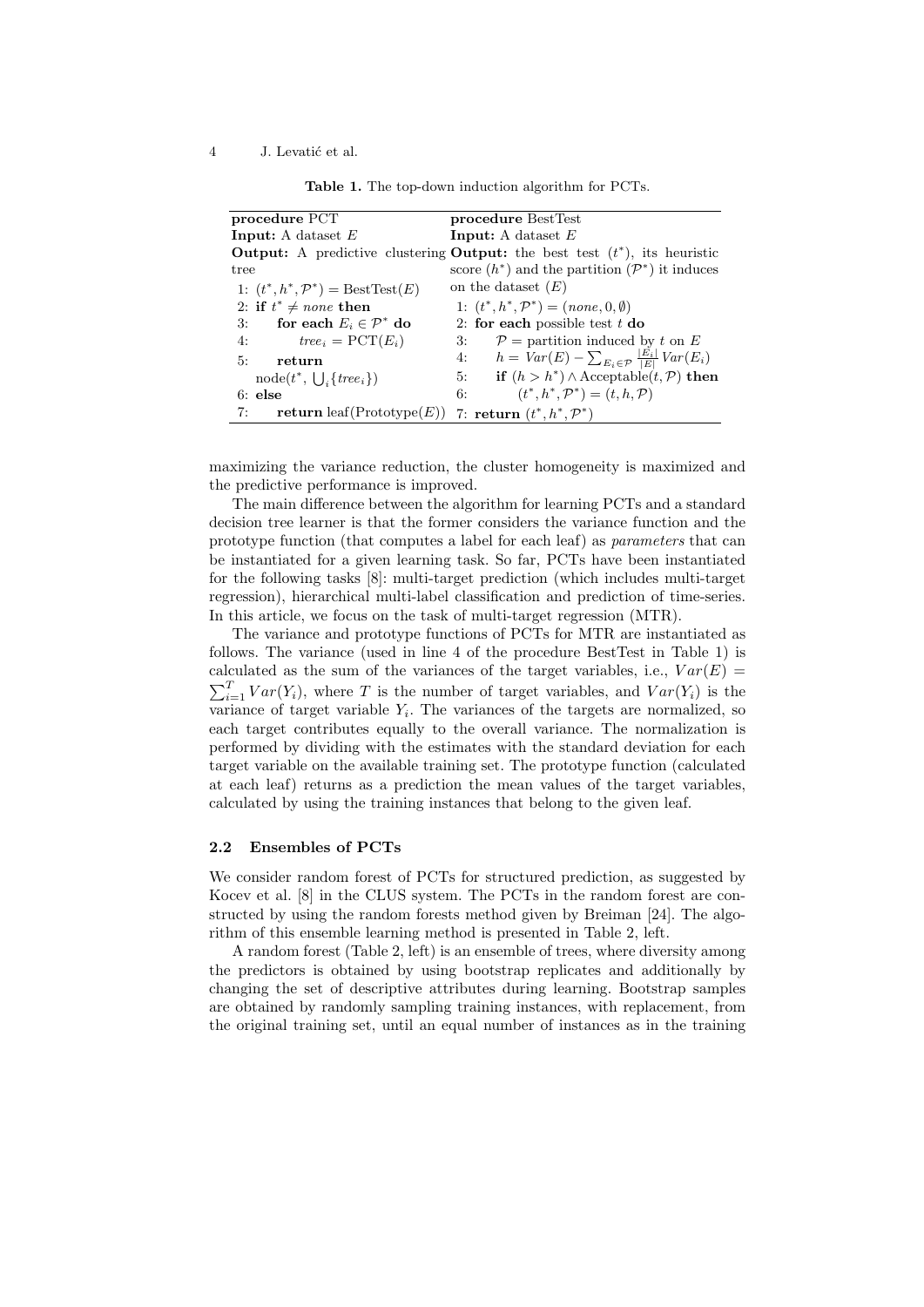Table 2. The learning algorithms for random forests and semi-supervised self-training (CLUS-SSL). Here,  $E_l$  is the set of the labeled training examples,  $E_u$  is a set of unlabeled examples, k is the number of trees in the forest,  $f(D)$  is the size of the feature subset considered at each node during tree construction for random forests and  $\tau$  is the threshold for reliability of predictions.

| procedure RForest $(E_l, k, f(D))$<br>returns Forest | procedure CLUS-SSL $(E_l, E_u, \tau, k, f(D))$<br>returns Forest |  |  |  |  |  |
|------------------------------------------------------|------------------------------------------------------------------|--|--|--|--|--|
| 1: $F = \emptyset$                                   | $1:$ repeat                                                      |  |  |  |  |  |
| 2: for $i = 1$ to k do                               | $F = \text{RForest}(E_l, k, f(D))$<br>2:                         |  |  |  |  |  |
| $E_i = bootstrap(E_i)$<br>3:                         | $predict(F, E_u)$<br>3:                                          |  |  |  |  |  |
| 4: $T_i = PCT\_rnd(E_i, f(D))$                       | for each $e_u \in E_u$ do<br>4:                                  |  |  |  |  |  |
| 5: $F = F \cup \{T_i\}$                              | <b>if</b> Reliability( $F, e_u$ ) > $\tau$ then<br>5:            |  |  |  |  |  |
| 6: return $F$                                        | move $e_u$ from $E_u$ to $E_l$<br>6:                             |  |  |  |  |  |
|                                                      | 7: <b>until</b> No example $e_u$ is moved from $E_u$             |  |  |  |  |  |
|                                                      | to $E_i$                                                         |  |  |  |  |  |

set is obtained. Breiman [25] showed that bagging can give substantial gains in predictive performance, when applied to an unstable learner (i.e., a learner for which small changes in the training set result in large changes in the predictions), such as classification and regression tree learners.

To learn a random forest, the classical PCT algorithm for tree construction (Table 1) is replaced by  $PCT$ -rnd which replaces the standard selection of attributes with a randomized selection. More precisely, at each node in the decision trees, a random subset of the descriptive attributes is taken, and the best attribute is selected from this subset. The number of attributes that are retained is given by a function  $f$  of the total number of descriptive attributes  $D$  (e.g.,  $f(D) = 1, f(D) = \lfloor \sqrt{D+1} \rfloor, f(D) = \lfloor log_2(D)+1 \rfloor \ldots$ . The reason for random selection of attributes is to avoid (possible) correlation of the trees in a bootstrap sample. Namely, if only few of the descriptive attributes are important for prediction of target variables, these will be selected by many of the bootstrap tress, generating highly correlated trees.

In the random forest of PCTs, the prediction for a new instance is obtained by combining the predictions of all the base predictive models. For the MTR task, the predictions for each target variable is computed as the average of the predictions obtained from each tree.

#### 2.3 Self-training for MTR

To perform semi-supervised learning with ensembles of PCTs for MTR, we consider a self-training approach. In self-training, first a predictive model (i.e., a random forest of PCTs) is constructed by using the available labeled instances. The unlabeled instances are then labeled by using the obtained predictive model. Next, the examples with the most reliable predictions are selected and then added to the training set. A predictive model is again constructed and the procedure is repeated until a stopping criterion is satisfied.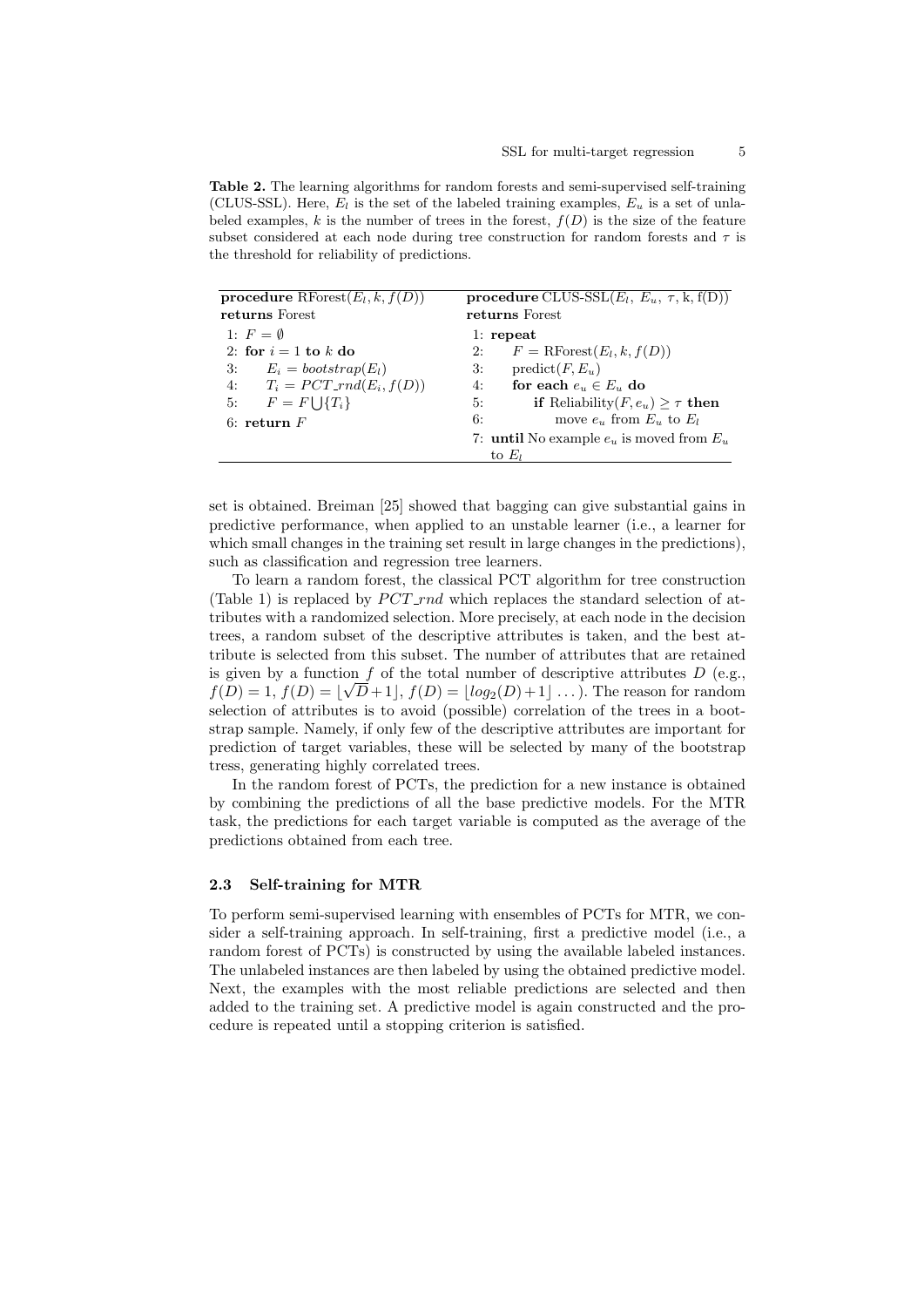To adapt the self-training procedure to the MTR task, we need to define:  $i)$  a reliability measure of the predictions,  $ii)$  a criterion to select the most reliable predictions and  $iii$ ) a stopping criterion. Since self-training relies on the assumptions that its own (most reliable) predictions are correct, the most crucial part of the algorithm is the definition of a good reliability measure. This measure should be able to discern correct (with high reliability score) from wrong (with low reliability score) predictions. At this purpose, we exploit a solution provided directly with the ensemble learning – we use the variance of the votes of an ensemble as an indicator of reliability.

When an unlabeled example is predicted by a random forest, we consider the prediction reliable if predictions of individual trees (i.e., votes) in the ensemble are coherent. Otherwise, if the predictions by individual trees in the ensemble are very heterogeneous, we consider the prediction unreliable. The variance has been previously used in bagging where it has been found to perform the best in an extensive empirical comparison of various approaches for estimating reliability of regression predictions [26].

Here we present the procedure for calculation of reliability score in more detail. Formally, for each iteration of the self-training algorithm, we have to solve an MTR problem with m continuous target variables by learning a random forest ensemble F with k trees. These trees are trained on a set of labeled examples  $E_l$ and applied on a set of unlabeled examples  $E_u$ . First, for each unlabeled example  $e_u \in E_u$ , per-target standard deviation of votes of ensemble  $r_u^i$  is calculated as:

$$
r_u^i = \sqrt{\frac{1}{k-1} \sum_{j=1}^k (tree_j^i(e_u) - F^i(e_u))^2}, \quad i = 1 ... m,
$$

where  $tree_j^i$  is a vote (i.e., a prediction score) for  $e_u$  returned by the  $j^{th}$  tree for the  $i^{th}$  target.  $F^i$  is the prediction for  $e_u$  returned by the ensemble for the  $i^{th}$ target (i.e., the average of the votes of each tree).

In order to equally weight the contribution of each target attribute in the reliability of the prediction obtained for each unlabeled example, we normalize per-target standard deviations in the interval [0, 1] as follows:

$$
\bar{r}_{u}^{i} = \frac{r_{u}^{i} - \min_{j=1...|E_{u}|} r_{j}^{i}}{\max_{j=1...|E_{u}|} r_{j}^{i} - \min_{j=1...|E_{u}|} r_{j}^{i}}, \quad i = 1...m.
$$

After normalization, the reliability score for an example  $e_u$  can be computed by considering the average of the normalized per-target standard deviations:

$$
Reliability(F, e_u) = 1 - \frac{1}{m} \sum_{i=1}^{m} (\bar{r}_u^i)
$$

In this formula we have that, a small standard deviation leads to a high score (high reliability).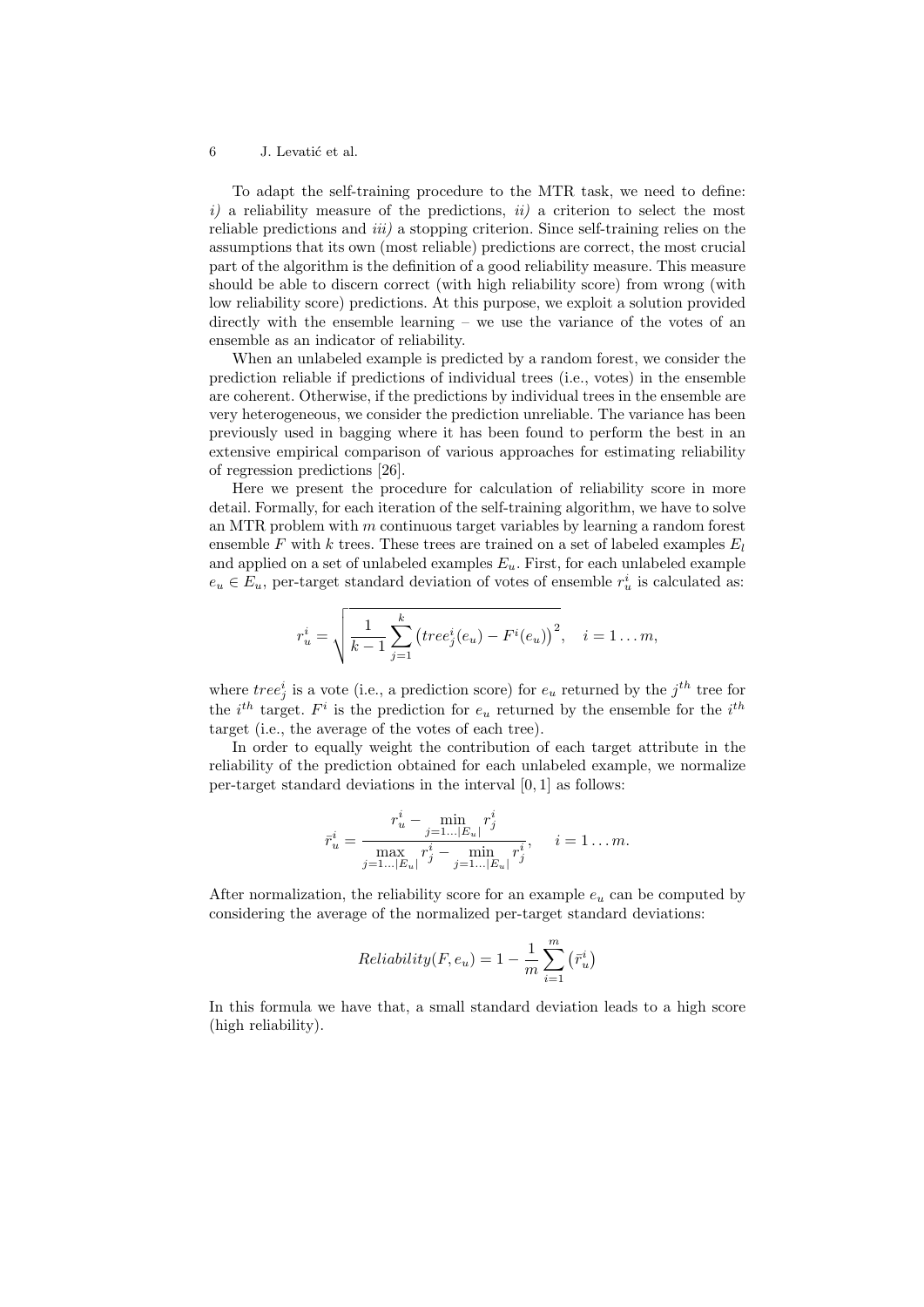**Table 3.** Characteristics of the datasets. N: number of instances,  $D/C$ : number of descriptive attributes (discrete/continuous), T: number of target variables.

| N    | D/C | T                                                                                                                           |
|------|-----|-----------------------------------------------------------------------------------------------------------------------------|
|      |     | $\mathcal{D}$                                                                                                               |
| 817  | 0/4 | $\overline{2}$                                                                                                              |
|      |     | 3 <sup>3</sup>                                                                                                              |
|      |     | 3                                                                                                                           |
|      |     | 11                                                                                                                          |
| 1060 |     | 14                                                                                                                          |
|      |     | Forestry LIDAR IRS $[27]$ 2731 0/29<br>1944 0/142<br>$1066 \quad 10/0$<br>Vegetation clustering $[30]$ 29679 $0/65$<br>0/16 |

The self-training algorithm for MTR with ensembles of PCTs (named CLUS-SSL) is presented in Table 2 (right). To choose which unlabeled examples should be added to the training set we use a user-defined threshold for the reliability score:  $\tau \in [0, 1]$ . If the reliability of the prediction of an unlabeled example is greater than  $\tau$ , the example is moved from the unlabeled set  $(E_u)$  to the training set  $(E_l)$ , together with its multi-target predictions. The iterations are repeated until no unlabeled example is moved from the set  $E_u$  to the set  $E_l$ . This can happen for two reasons, either the set  $E_u$  becomes empty, or the reliability score for all the unlabeled examples is smaller than  $\tau$ .

It is noteworthy that, the combination of random forest and self-training can be considered as a variant of the co-training learning schema where, at each iteration, we do not keep the same views used in the previous iteration and independence among the views is (partially) guaranteed by the ensemble learning approach. This guarantees that the semi-supervised approach can still improve prediction even if, at each iteration, it considers the same features.

# 3 Experimental design

The semi-supervised method for MTR proposed in this study (CLUS-SSL) iteratively trains random forest tree ensemble for MTR. Thus, we compare the predictive performance of the CLUS-SSL to the performance of a supervised random forest, which is considered as baseline for comparison. The exact evaluation procedure is presented in more details in the remainder of this section.

#### 3.1 Data description

To evaluate the predictive performance of the methods, we use six dataset with multiple continuous target variables. The selected datasets are mainly from the domain of ecological modelling. The main characteristics of the datasets are provided in Table 3. We can observe that the datasets vary in the size, number of attributes and number of target variables.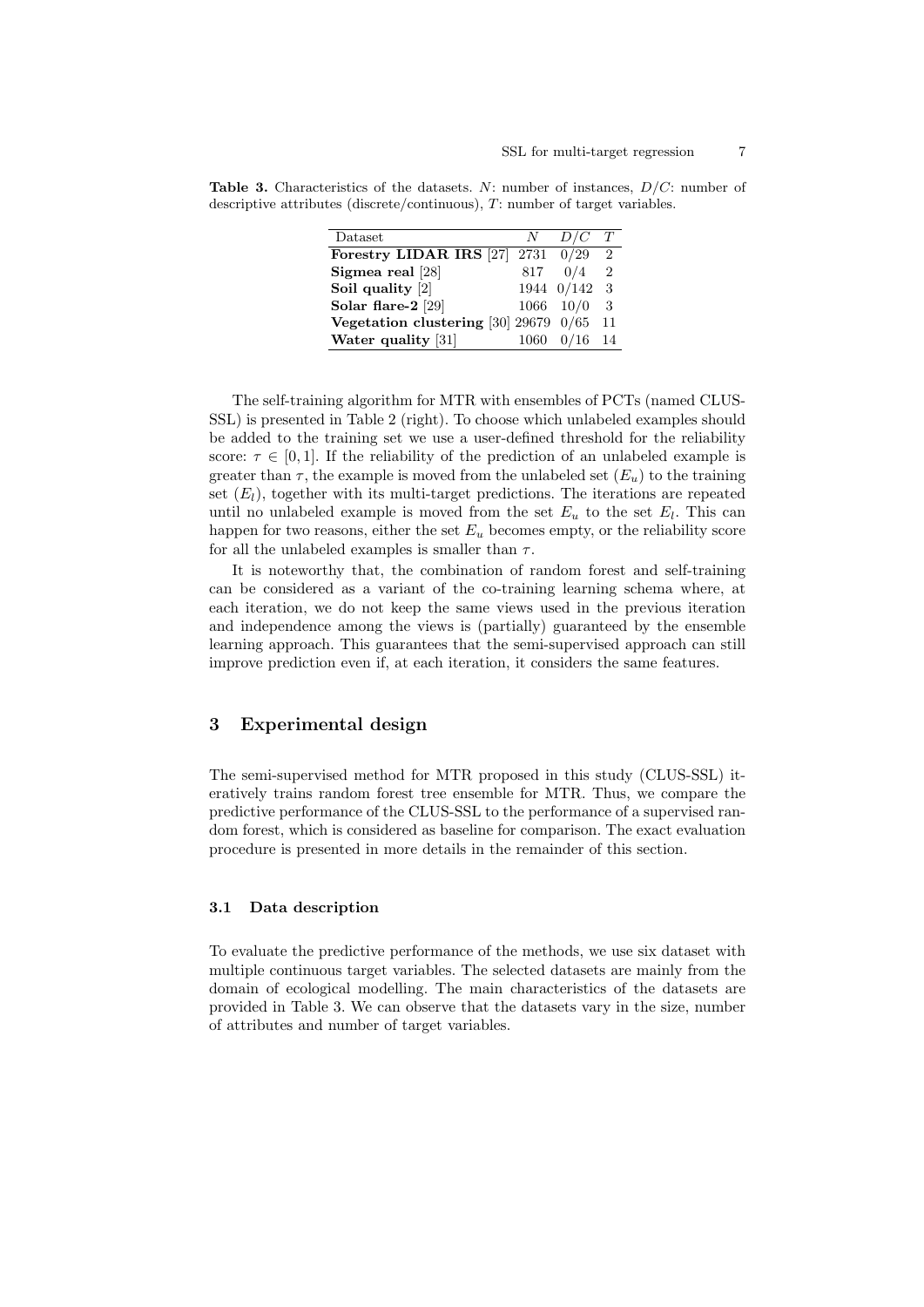#### 3.2 Experimental setup and evaluation procedure

Random forests used in the experimental evaluation were constructed with 100 trees. Trees were not pruned and the number of random features used in random forest was set to  $\lfloor \log_2(D) + 1 \rfloor$ , where D is the total number of features, as recommended by Breiman [24].

To evaluate the predictive performance of the models, we use a procedure similar to 5-fold cross validation, with the difference that the training folds are further partitioned into labeled and unlabeled. More specifically, the data are first randomly divided into 5 folds. Each fold is used once as a test set, and the remaining four folds are used for training. From the training folds, we randomly chose a percentage of the data which serve as labeled examples. We remove the labels of other examples and provide them to the algorithm to serve as unlabeled data during training. Supervised random forests were trained only on the labeled part of the data. The predictive performance reported in the results is the average obtained on the 5 test sets.

To investigate the influence of the amount of labeled data, for each dataset we vary the ratio of labeled versus unlabeled data, where percentage of labeled relative to unlabeled data ranges in the following set:  $[1\%, 3\%, 5\%, 7\%, 10\%$ , 15%, 20%, 30%, 50%].

For the CLUS-SSL algorithm, we need to set the threshold  $\tau$  for the reliability score, which is used throughout the iterations. For each percentage of labeled data, we tested 15 different thresholds:

### $\tau = \{0.1, 0.2, 0.3, 0.4, 0.5, 0.55, 0.6, 0.65, 0.7, 0.75, 0.8, 0.85, 0.9, 0.95, 0.99\}.$

Therefore, 15 predictive models were built (one model corresponding to one threshold) for each percentage of labeled data. Among these, we report the predictive performance of the best model.

We evaluate the algorithms by using the *root mean square error* (RMSE):

$$
RMSE = \sqrt{1/(N*m) * \sum_{i=1}^{m} \sum_{j=1}^{N} (a_j^i - p_j^i)^2},
$$

where m is the number of target variables, N is the number of examples,  $a_j^i$  is the real value of the  $i^{th}$  target of the  $j^{th}$  example, and  $p_j^i$  is the predicted value of the  $i^{th}$  target of the  $j^{th}$  example.

In order to make results comparable across different percentages of labeled examples, we opted to use an evaluation procedure where the test sets are consistent for all the settings. In the results reported in this paper, we consider that the optimal threshold is provided by an 'oracle'. Such threshold selection procedure suffices for answering the research question investigated in this work: Can unlabeled data potentially improve the predictive performance of models for  $MTR$ ? A more general solution for selecting the threshold, would be to use a cross-validation procedure or by implementing smarter thresholding system in self-training which tries to automatically detect the optimal threshold. This aspect is left as future work.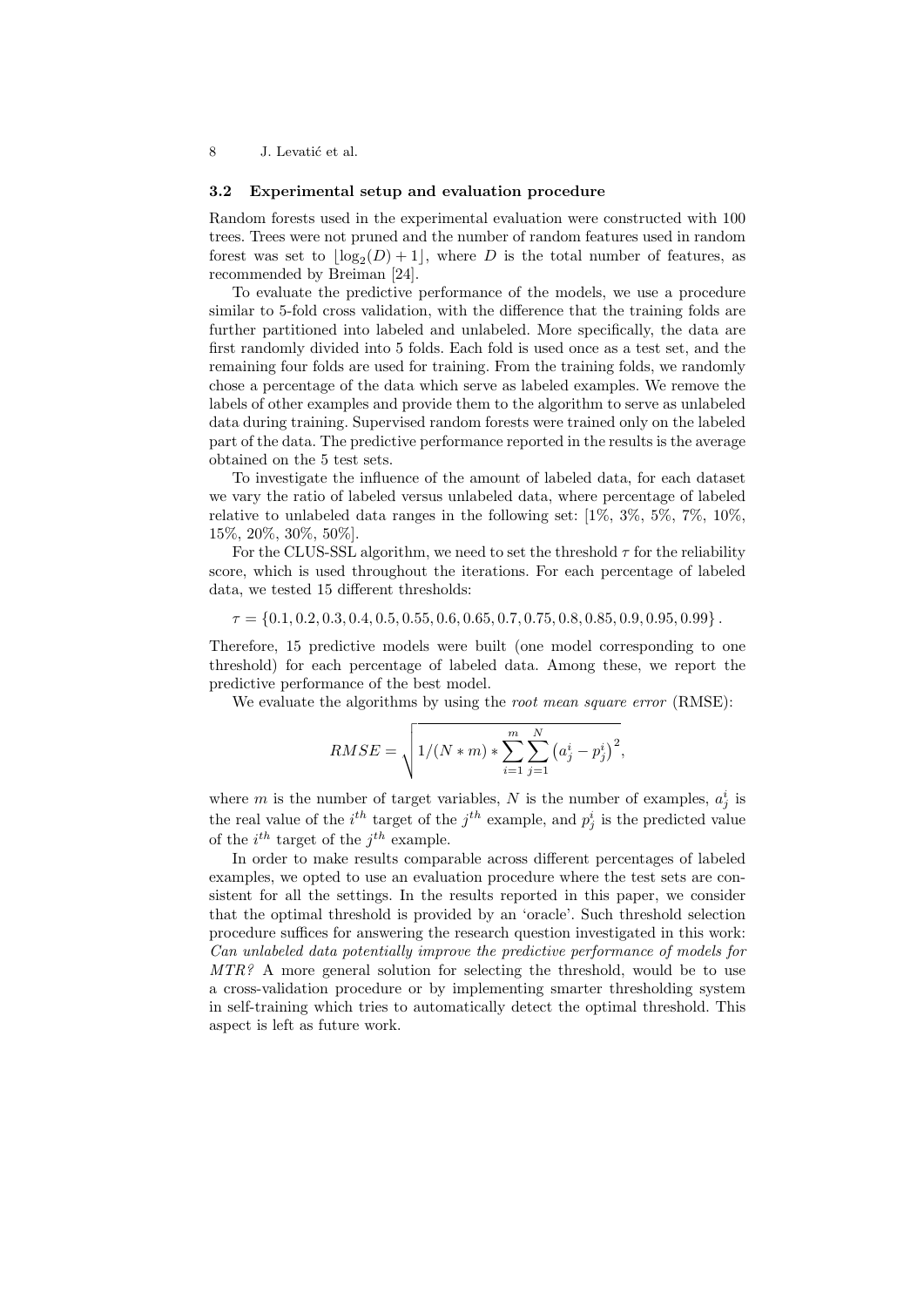

Fig. 1. Comparison of predictive performance of random forest (CLUS-RF) and semisupervised self-training (CLUS-SSL). Percentage of labeled data varies from 1% to 50%. For each pertentage of labeled data, the best result for CLUS-SSL is presented, considering the different thresholds for confidence of predictions. Optimal threshold is indicated on the plot. CLUS-SSL performs very similar to CLUS-RF (a and c) or improves over CLUS-RF (b, d, e and f).

# 4 Results and discussion

The results of the experimental evaluation are presented in Figure 1. Their analysis reveals that the proposed semi-supervised method (CLUS-SSL) outperforms its supervised counterpart (CLUS-RF) on 4 out of 6 datasets: Sigmea real, Solar flare-2, Water quality and Vegetation clustering. On the other two datasets (Forestry LIDAR IRS and Soil quality), the two methods perform very similar, with small improvements or degradations in performance made by CLUS-SSL. It was noted before that the success of SSL is domain depended, i.e., methods can behave very differently depending on the nature of the datasets, and that no single SSL method consistently performs better than supervised learning [32].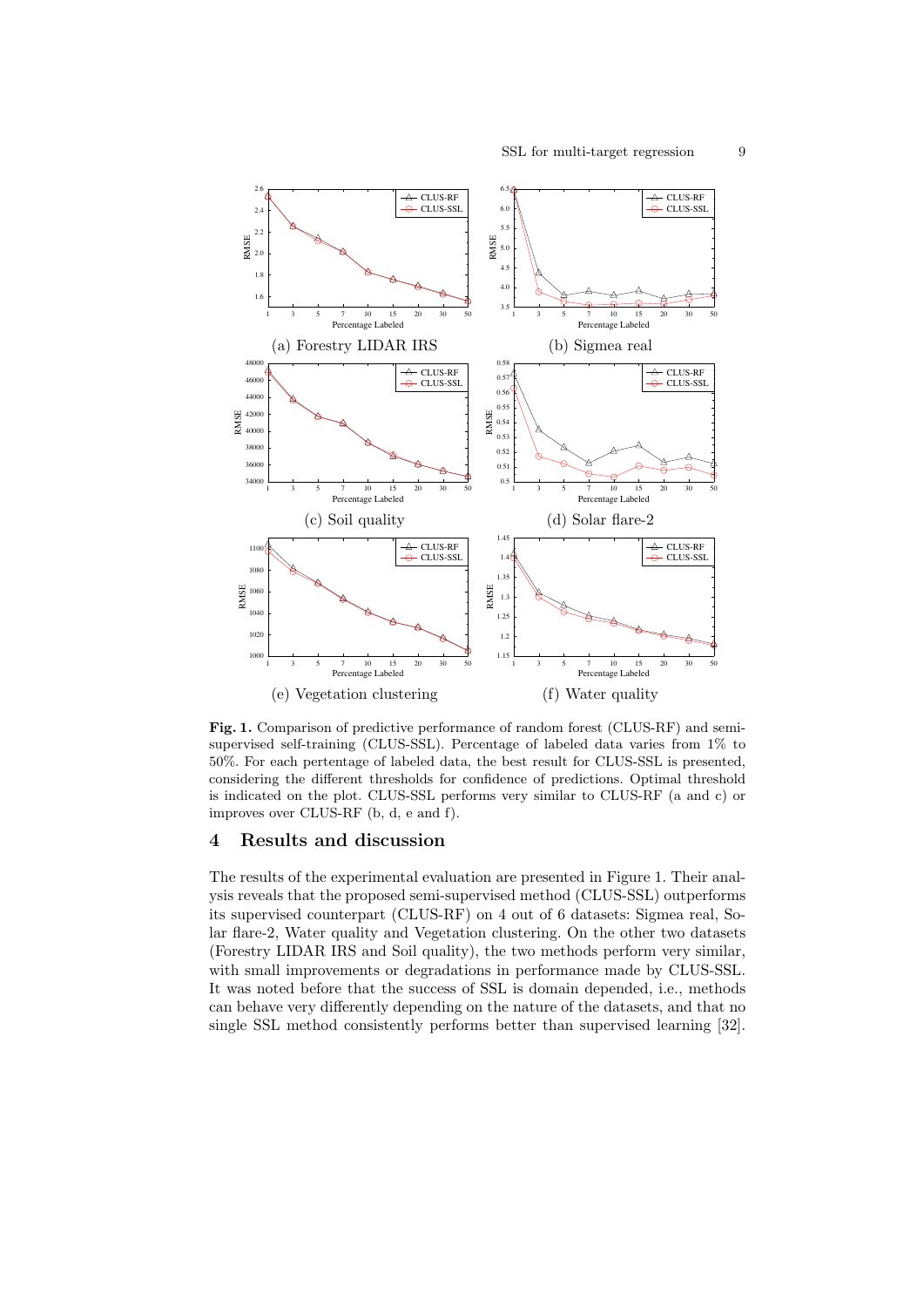| Dataset                  |              | Percentage of labeled data |         |         |        |        |       |        |         |         |
|--------------------------|--------------|----------------------------|---------|---------|--------|--------|-------|--------|---------|---------|
|                          |              | $1\%$                      | $3\%$   | $5\%$   | $7\%$  | $10\%$ | 15%   | $20\%$ | $30\%$  | $50\%$  |
| Forestry                 | $\tau$       | 0.99                       | 0.99    | 0.9     | 0.99   | 0.95   | 0.95  | 0.9    | 0.95    | 0.95    |
| LIDAR                    | ε            | $0\%$                      | $0\%$   | $28\%$  | $0\%$  | $5\%$  | $3\%$ | 26%    | $3\%$   | $2\%$   |
| <b>IRS</b>               | I            | $\mathbf{1}$               | 1       | 80.8    | 1      | 26.4   | 18    | 57.4   | 14      | 8.2     |
| Sigmea<br>real           | $\tau$       | 0.4                        | 0.85    | 0.6     | 0.95   | 0.85   | 0.55  | 0.7    | 0.8     | 0.65    |
|                          | $\mathcal E$ | 100%                       | $100\%$ | $100\%$ | 100%   | 100%   | 100%  | 100%   | 99%     | $100\%$ |
|                          | I            | 6.8                        | 9.8     | 7       | 16     | 8.8    | 6.4   | 8      | 5.6     | 5.2     |
| Soil<br>quality          | $\tau$       | 0.9                        | 0.95    | 0.7     | 0.9    | 0.99   | 0.95  | 0.9    | 0.99    | 0.95    |
|                          | ${\cal E}$   | $4\%$                      | $1\%$   | $95\%$  | $26\%$ | $0\%$  | $2\%$ | 34\%   | $0\%$   | $4\%$   |
|                          | T            | 3.8                        | 2.6     | 8.8     | 15     | 1      | 2.4   | 11     | 1       | 5.2     |
| Solar<br>$flare-2$       | $\tau$       | 0.9                        | 0.7     | 0.8     | 0.55   | 0.65   | 0.75  | 0.75   | 0.55    | 0.9     |
|                          | $\mathcal E$ | 99%                        | 98%     | 91%     | 100%   | 100%   | 97%   | 96%    | 100%    | 83%     |
|                          | I            | 15.2                       | 5       | 11      | 4      | 5.4    | 9     | 7      | 4.4     | 9.2     |
| Vegetation<br>clustering | $\tau$       | 0.1                        | 0.5     | 0.4     | 0.95   | 0.9    | 0.85  | 0.9    | 0.9     | 0.95    |
|                          | $\mathcal E$ | 100%                       | 100%    | $100\%$ | $0\%$  | $1\%$  | $7\%$ | $2\%$  | $2\%$   | $0\%$   |
|                          | I            | $\overline{2}$             | 7.4     | 4.6     | 1.2    | 32.8   | 82.6  | 43.6   | 52.4    | 7.2     |
| Water<br>quality         | $\tau$       | 0.3                        | 0.65    | 0.65    | 0.5    | 0.4    | 0.65  | 0.5    | 0.4     | 0.55    |
|                          | $\mathcal E$ | 100%                       | $100\%$ | $100\%$ | 100%   | 100%   | 99%   | 100%   | $100\%$ | 99%     |
|                          | I            | 3.2                        | 36.2    | 32.2    | 8      | 3.8    | 29.8  | 8.2    | 4.2     | 16.8    |

**Table 4.** Optimal threshold for reliability of predictions  $(\tau)$ , the percentage of unlabeled examples added to the training set after the completion of the self-training procedure  $(\mathcal{E})$  and the number of iterations performed  $(\mathcal{I})$  of the CLUS-SSL method.

Results reported in this paper are, thus, consistent with results obtained in previous research on tasks which are different from MTR.

The analysis of the results by varying the percentage of labeled data shows that, as expected, RMSE error decreases with the increase of the percentage of labeled data used to construct the predictive model (better models are learned with more data). However, these trends are not observed across all of the datasets. We can observe the saturation in performance for Sigmea real and Solar flare-2 datasets. There, from about 5% to 7% percent of labeled data, both methods (CLUS-SSL and CLUS-RF) were not able to improve much in the absolute terms. In spite of that, CLUS-SSL is consistently performing better than CLUS-RF, meaning that even in situations where supervised models reached saturation, unlabeled data can further boost the performance. On the other two datasets where unlabeled data helps (Vegetation clustering and Water quality), the improvements of CLUS-SSL over CLUS-RF are more notable with smaller percentages of labeled data. Such behavior is expected, since SSL has the best potential when not much labeled examples are available.

In Table 4, the specific conditions used to obtain and evaluate the CLUS-SSL models (whose performances are depicted in Fig. 1) are given. When observing the variability of the optimal thresholds for the reliability score, we cannot detect regularities. They vary greatly from one dataset to another, and from one percentage of labeled data to another, meaning that it is hard to tell in advance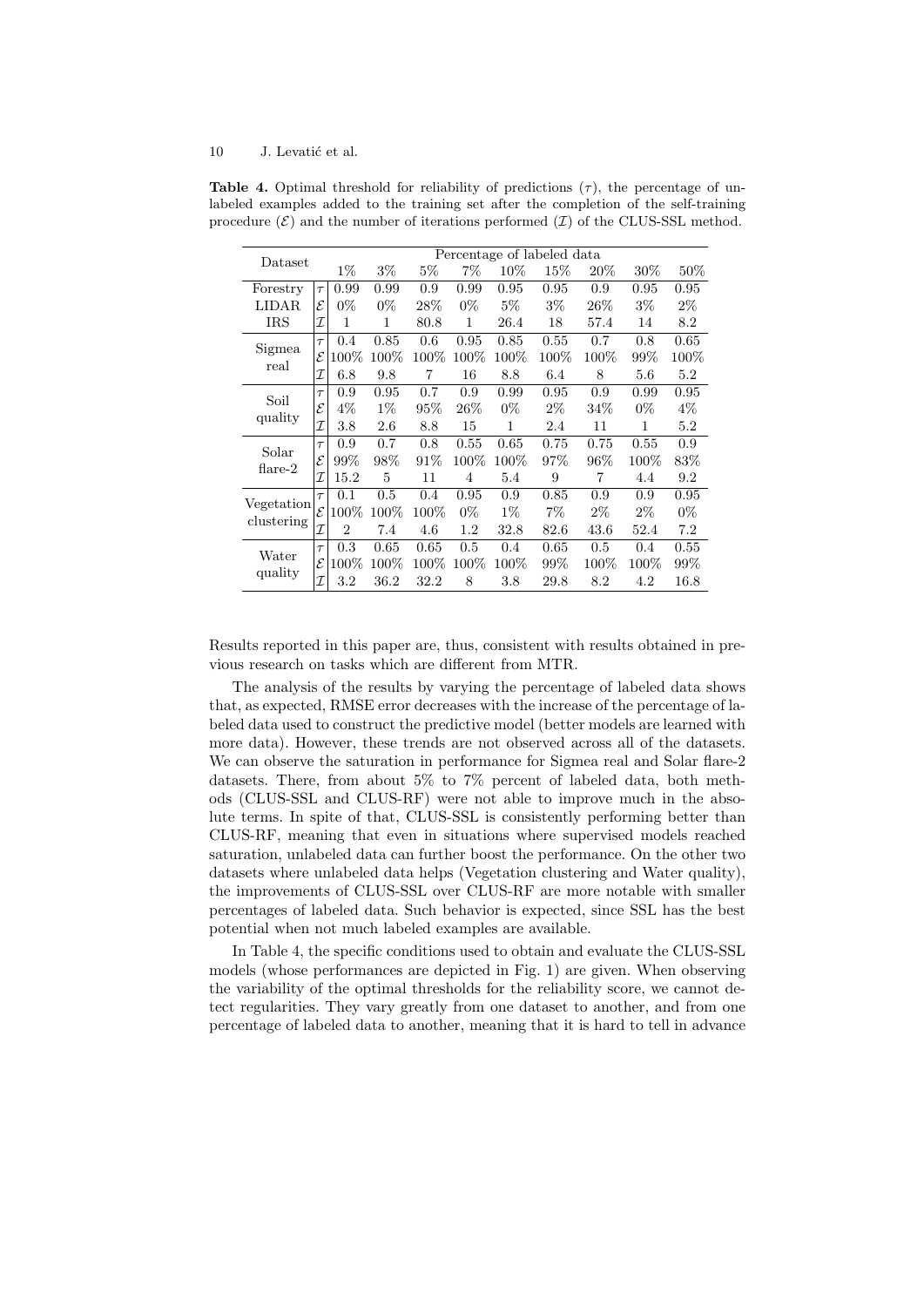

Fig. 2. Analysis of per target performance for the Solar flare-2 dataset, in terms of difference in performance between CLUS-RF and CLUS-SSL (∆RMSE). Positive values suggest that CLUS-SSL is better, while negative that CLUS-RF is better. Zero means that there is no difference in performance.

which threshold should be used. Self-training can also degrade performance of the underlying method if a sub-optimal threshold is chosen. In particular, if a too permissive threshold is selected, it can allow wrongly predicted examples to enter in the training set. A classification error in the earliest iterations can reinforce itself in the next iterations, leading to a degradation of the performance. On the other hand, if a too stringent threshold is set, it is possible that none, or very few, of the unlabeled examples will enter the training set, meaning that we will miss the opportunity to improve performance with unlabeled data.

Similar observation can be made for the number of performed self-training iterations, they are very heterogeneous regarding the different datasets and percentages of labeled data. Analysis of the number of unlabeled examples added to the training set reveals that, in the cases where semi-supervised learning helps, almost all of the unlabeled examples were moved to the training set at the end of the self-training procedure. This is very consistent across datasets where CLUS-SSL improves over CLUS-RF: Sigmea real, Solar flare-2, Vegetation clustering (for the cases with 1 to 5% percent of labeled data) and Water Quality. The fundamental assumption of self-training is that its most reliable predictions are correct. Thus, the success of this method depends on the ability to learn an accurate model from the data at hand. The assumption is apparently met on the former four cases. Moreover, the (good) predictive ability of the models was retained throughout iterations, as all unlabeled examples were eventually added to the training set. Contrary, if CLUS-SSL was not able to improve over CLUS-RF, then generally very few, or none of the unlabeled examples were added to the training set. This is the case at Forestry LIDAR IRS, Soil Quality and Vegetation Clustering (for more than 5% of labeled data) datasets. The predictive models learnt from these datasets are most probably prone to errors and the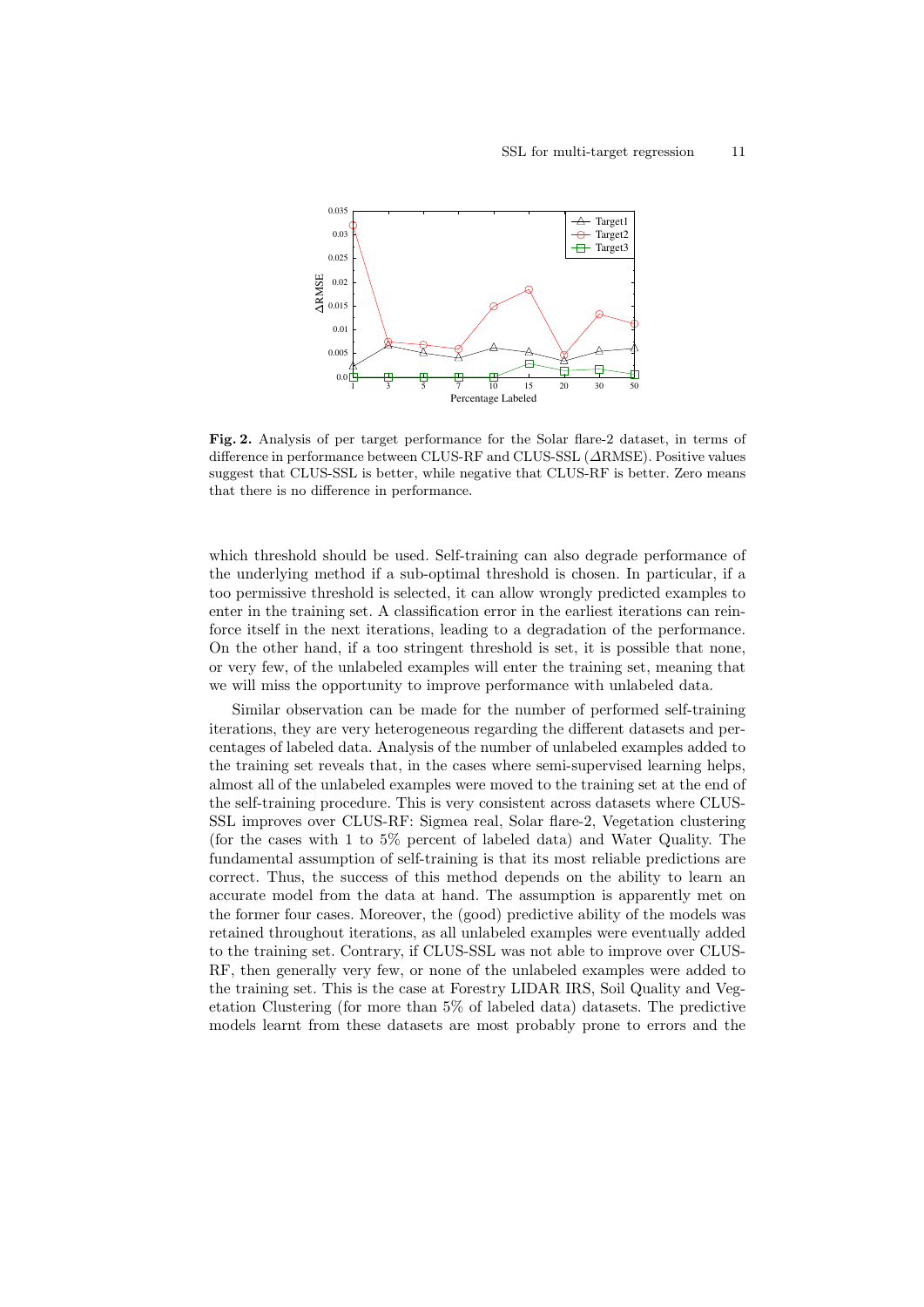self-training approach would only lead to a propagation of the errors (this is confirmed by the optimal threshold for reliability close to 1).

A different perspective of the results is provided in Figure 2, where per-target RMSE improvements over the baseline are shown. As it is possible to see, these results show that the improvement provided by the semi-supervised setting is not uniform over the different targets. This means that for some target attributes, there is still a large margin for improvement with respect to accuracy reached by the random forest approach.

# 5 Conclusions and further work

Semi-supervised learning is an intriguing research area because of potential gains in performance for 'free' – labeling of the data is expensive and laborious, while freely available unlabeled data can be used to enhance the performance of traditional, supervised, machine learning methods. Such proposition is even more relevant for learning problems with structured outputs, where labeling of the data is even more expensive and problematic.

We address the task of semi-supervised learning for multi-target regression – a type of structured output, where the goal is to simultaneously predict multiple continuous variables. To the best of our knowledge, semi-supervised methods dealing with this task do not exist thus far. We propose a self-training approach to semi-supervised learning by using a random forest of predictive clustering trees for multi-target regression. In the proposed approach, a model uses its own most reliable predictions in an iterative fashion.

Due to its relative simplicity and intuitiveness, self-training can be considered as a baseline semi-supervised approach, i.e., a starting point for investigation of the influence of unlabeled data. In this study, we wanted to investigate whether unlabeled data can improve predictive performance of the models for MTR in a self-training setting. The results of the experimental evaluation show that the proposed method outperforms its supervised counterpart on 4 out of 6 datasets. These are encouraging results and prompt further investigation.

In future, we plan to extend this work along several directions. First, we plan to implement an intelligent threshold selection procedure. Namely, here we consider a relatively simple implementation of self-training (with respect to the thresholding system and the stopping criteria), but there are several possibilities to implement more sophisticated variants of it. For instance, so-called 'airbag' stopping criteria [33] can detect degradation in performance and stop self-training. Alternatively, we can utilize 'out-of-bag properties' of the random forest to automatically detect the optimal threshold for the reliability score. Second, success of the reliability estimate of regression predictions can vary depending on the domain or the regression model used. The most appropriate estimates can be automatically detected [34] and used during self-training. Third, modularity of predictive clustering trees enables easy extension of the self-training approach to the other types of structured outputs, such as multi-target classification or time-series prediction.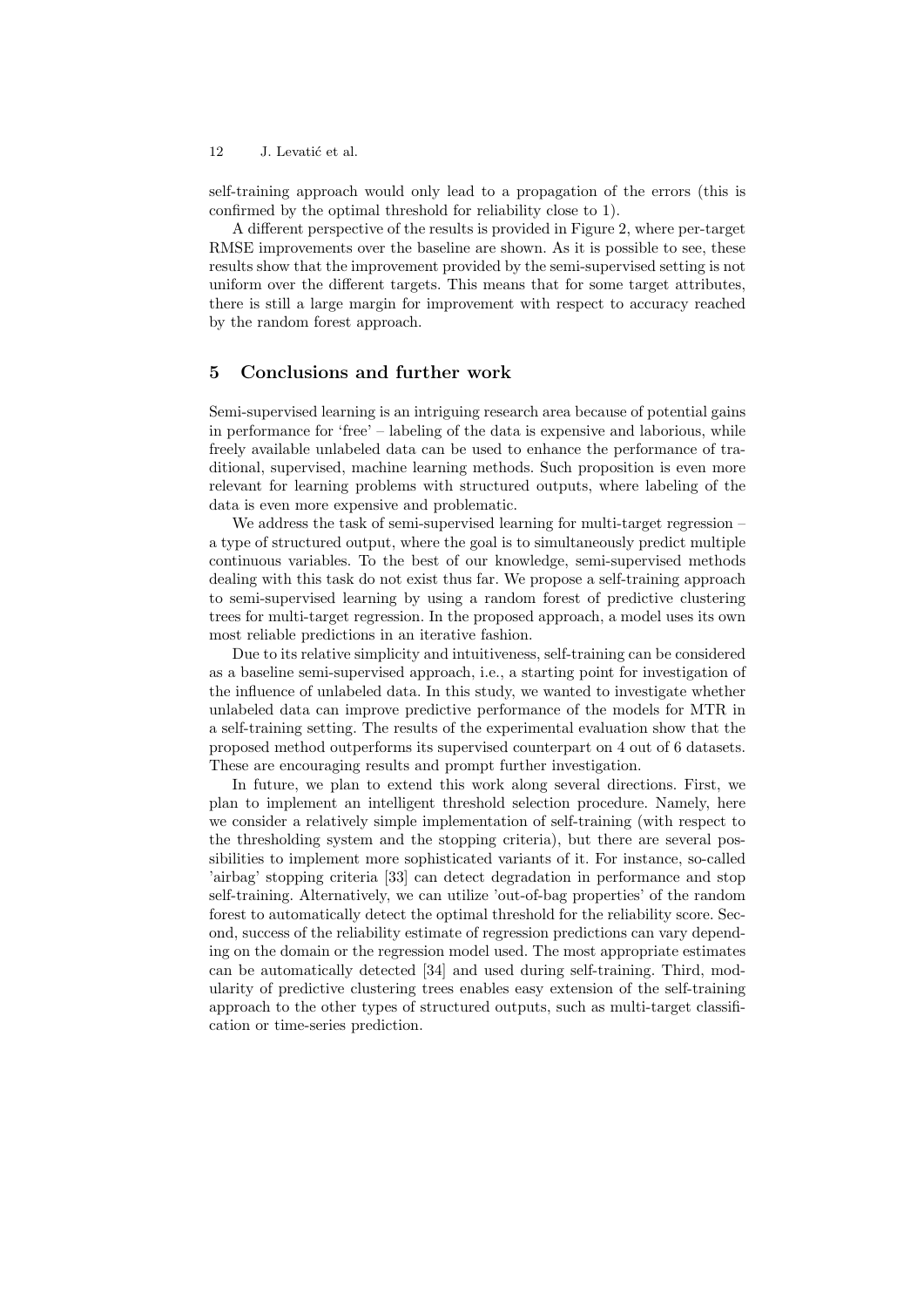### Acknowledgments

We would like to acknowledge the support of the European Commission through the project MAESTRA - Learning from Massive, Incompletely annotated, and Structured Data (Grant number ICT-2013-612944).

# References

- 1. Chapelle, O., Schölkopf, B., Zien, A.: Semi-supervised Learning. Volume 2. MIT Press, Cambridge, MA (2006)
- 2. Demšar, D., Džeroski, S., Larsen, T., Struyf, J., Axelsen, J., Pedersen, M., Krogh, P.: Using multi-objective classification to model communities of soil. Ecological Modelling 191(1) (2006) 131–143
- 3. Stojanova, D., Panov, P., Gjorgjioski, V., Kobler, A., Džeroski, S.: Estimating vegetation height and canopy cover from remotely sensed data with machine learning. Ecological Informatics  $5(4)$  (2010) 256–266
- 4. Levatić, J., Kocev, D., Džeroski, S.: The use of the label hierarchy in hierarchical multi-label classification improves performance. In Appice, A., et al., eds.: New Frontiers in Mining Complex Patterns. Volume 8399 of Lecture Notes in Computer Science. Springer International Publishing, Switzerland (2014) 1–16
- 5. Appice, A., Džeroski, S.: Stepwise induction of multi-target model trees. In Kok, J.N., Koronacki, J., Mantaras, R.L.d., Matwin, S., Mladenić, D., Skowron, A., eds.: Machine Learning: ECML 2007. Volume 4701 of Lecture Notes in Computer Science. Springer Berlin Heidelberg (2007) 502–509
- 6. Struyf, J., Dˇzeroski, S.: Constraint based induction of multi-objective regression trees. In: Proceedings of the 4th International Workshop on Knowledge Discovery in Inductive Databases, LNCS 3933, Springer, Berlin (2006) 222–233
- 7. Kocev, D., Džeroski, S., White, M.D., Newell, G.R., Griffioen, P.: Using singleand multi-target regression trees and ensembles to model a compound index of vegetation condition. Ecological Modelling 220(8) 1159–1168
- 8. Kocev, D., Vens, C., Struyf, J., Džeroski, S.: Tree ensembles for predicting structured outputs. Pattern Recognition 46(3) (2013) 817–833
- 9. Brefeld, U.: Semi-supervised Structured Prediction Models. PhD thesis, Humboldt-Universität zu Berlin, Berlin, Germany (2008)
- 10. Zhang, Y., Yeung, D.Y.: Semi-supervised multi-task regression. In Buntine, W., Grobelnik, M., Mladeni, D., Shawe-Taylor, J., eds.: Machine Learning and Knowledge Discovery in Databases. Volume 5782 of Lecture Notes in Computer Science. Springer Berlin Heidelberg (2009) 617–631
- 11. Navaratnam, R., Fitzgibbon, A., Cipolla, R.: The joint manifold model for semisupervised multi-valued regression. In: Proceedings of the 11th IEEE International Conference on Computer Vision. (2007) 1–8
- 12. Zhu, X.: Semi-supervised learning literature survey. Technical report, Computer Sciences, University of Wisconsin-Madison (2008)
- 13. Yarowsky, D.: Unsupervised word sense disambiguation rivaling supervised methods. In: Proceedings of the 33rd annual meeting on Association for Computational Linguistics. (1995) 189–196
- 14. Rosenberg, C., Hebert, M., Schneiderman, H.: Semi-supervised self-training of object detection models. In: Proceedings of the 7th IEEE Workshop on Applications of Computer Vision. (2005)
- 15. Riloff, E., Wiebe, J., Wilson, T.: Learning subjective nouns using extraction pattern bootstrapping. In: Proceedings of the 7th Conference on Natural Language Learning. (2003) 25–32